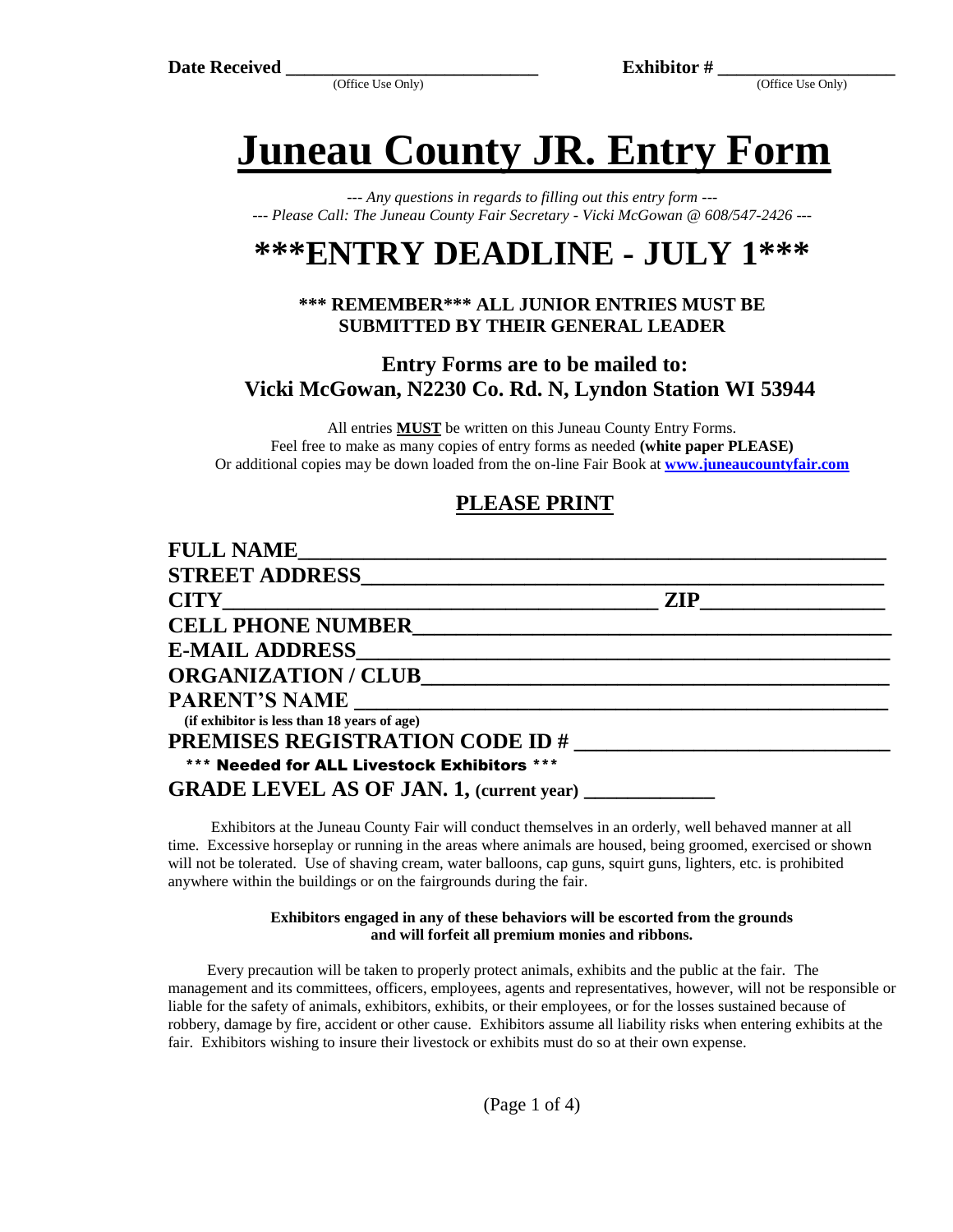## FEES

#### All fees must be submitted with this entry form.

#### Please Make Checks Payable to the Juneau Co. Ag. Society

| <b>NUMBER OF</b>       | <b>SPER</b>                | <b>TOTALS</b> |
|------------------------|----------------------------|---------------|
| <b>ANIMALS</b>         | <b>HEAD</b>                |               |
| <b>ENTERED</b>         | <b>COST</b>                |               |
| <b>SAMPLE</b>          | <b>SAMPLE</b>              | <b>SAMPLE</b> |
| Dairy --- 4            | X \$3.00                   | $= $12.00$    |
| Dairy ---              | X \$ 3.00                  |               |
| Beef ---               | <b>X \$ 3.00</b>           |               |
| Swine ---              | <b>X \$ 2.00</b>           |               |
| Sheep ---              | <b>X \$ 2.00</b>           |               |
| Goats ---              | <b>X \$ 2.00</b>           |               |
| Horses ---             | X \$ 3.00                  |               |
| <b>Poultry ---</b>     | <b>X \$ 1.00</b>           |               |
| <b>Rabbits ---</b>     | <b>X \$ 1.00</b>           |               |
| <b>Total Number of</b> | <b>Tag Printing</b><br>Fee |               |
| <b>Exhibits</b>        |                            |               |
| (From pages $3 - 4$ )  | <b>X \$ 0.10</b>           | =             |
| <b>Exhibitor's</b>     | <b>Fee</b>                 | \$1.00        |
| TOTAL                  | <b>TOTAL</b>               |               |
| <b>ENTRY FEE</b>       | <b>ENTRY</b>               |               |
| <b>DUE WITH</b>        |                            |               |
| <b>THIS FORM</b>       | FEE                        | \$            |
| Office                 | Use                        | <b>ONLY</b>   |
|                        |                            |               |
|                        |                            |               |
|                        |                            |               |
|                        |                            |               |
|                        |                            |               |

**PLEASE NOTE: There are NO fees for Jr exhibitors in Grades K, 1, 2 or on JR Club Booths & Planters**

**ALL JR (Grades 3 & Up) Exhibitors Must Pay The \$1.00 Entry Fee & the \$0.10 Entry Tag Printing Fees**

#### **--- REMINDER TO ALL --- ANIMAL EXHIBITORS**

ALL animal exhibits are now subject to random drug testing

*I have read, understood, agreed to and will abide by these guidelines for exhibiting at the Juneau County Fair* 

**\_\_\_\_\_\_\_\_\_\_\_\_\_\_\_\_\_\_\_\_\_\_\_\_\_\_\_ Exhibitor Signature**

> **Parent Signature**  (if exhibitor is less than 18 years of age)

**\_\_\_\_\_\_\_\_\_\_\_\_\_\_\_\_\_\_\_\_\_\_\_\_\_\_\_**

**\_\_\_\_\_\_\_\_\_\_\_\_\_\_\_\_\_\_\_\_\_\_\_ Date**

**\_\_\_\_\_\_\_\_\_\_\_\_\_\_\_\_\_\_\_\_\_\_\_\_\_\_\_\_\_\_\_ General Leader's Signature**

**\_\_\_\_\_\_\_\_\_\_\_\_\_\_\_\_\_\_\_\_\_\_\_ Date**

**As General Leader My Signature Confirms that this Exhibitor Is In Good Standings within my Club and is currently enrolled in all project areas entered on this form.**

(Page 2 of 4)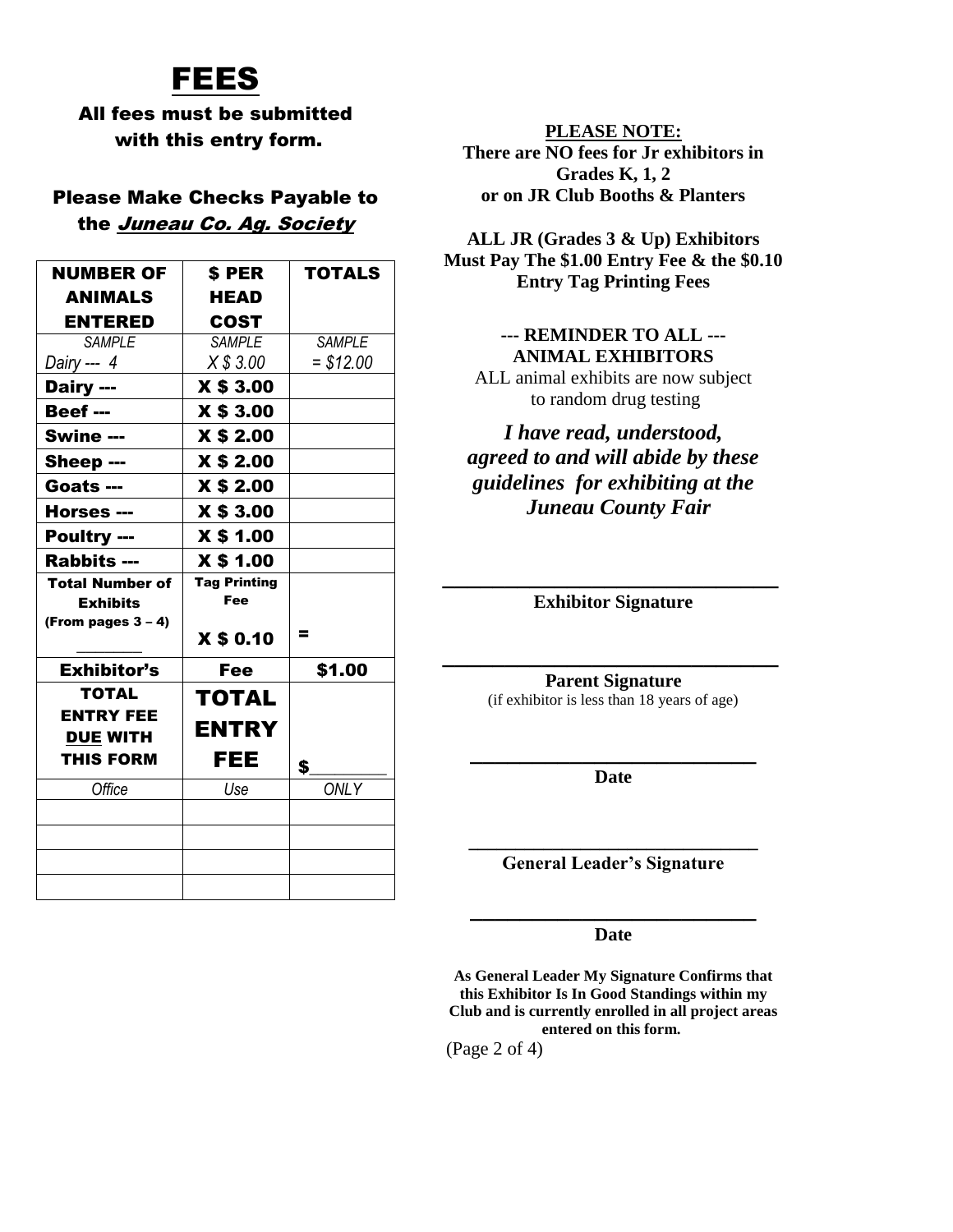### **--- JUNIOR DIVISION ENTRIES - ONLY --- EXHIBITOR'S NAME: \_\_\_\_\_\_\_\_\_\_\_\_\_\_\_\_\_\_\_\_\_\_\_\_\_\_\_\_\_\_\_\_\_\_\_\_**

|                 | Dept. #         | Class   Lot $#$  |        | Description of Entry -<br>------<br>$\frac{1}{2}$<br>(Use the EXACT language as printed within the Premium Book) |  |
|-----------------|-----------------|------------------|--------|------------------------------------------------------------------------------------------------------------------|--|
|                 | (Sample)<br>18J | $\boldsymbol{A}$ | $35\,$ | *****PLEASE PRINT *****<br>Felt Tip Marker Drawing                                                               |  |
| $\mathbf{1}$    |                 |                  |        |                                                                                                                  |  |
| $\overline{c}$  |                 |                  |        |                                                                                                                  |  |
| 3               |                 |                  |        |                                                                                                                  |  |
| $\overline{4}$  |                 |                  |        |                                                                                                                  |  |
| 5               |                 |                  |        |                                                                                                                  |  |
| 6               |                 |                  |        |                                                                                                                  |  |
| $\overline{7}$  |                 |                  |        |                                                                                                                  |  |
| $8\,$           |                 |                  |        |                                                                                                                  |  |
| 9               |                 |                  |        |                                                                                                                  |  |
| 10              |                 |                  |        |                                                                                                                  |  |
| 11              |                 |                  |        |                                                                                                                  |  |
| 12              |                 |                  |        |                                                                                                                  |  |
| 13              |                 |                  |        |                                                                                                                  |  |
| 14              |                 |                  |        |                                                                                                                  |  |
| 15              |                 |                  |        |                                                                                                                  |  |
| 16              |                 |                  |        |                                                                                                                  |  |
| 17              |                 |                  |        |                                                                                                                  |  |
| 18              |                 |                  |        |                                                                                                                  |  |
| 19              |                 |                  |        |                                                                                                                  |  |
| 20              |                 |                  |        |                                                                                                                  |  |
| 21              |                 |                  |        |                                                                                                                  |  |
| 22              |                 |                  |        |                                                                                                                  |  |
| 23              |                 |                  |        |                                                                                                                  |  |
| $\overline{24}$ |                 |                  |        |                                                                                                                  |  |
| $\overline{25}$ |                 |                  |        |                                                                                                                  |  |
| $\overline{26}$ |                 |                  |        |                                                                                                                  |  |
| $\overline{27}$ |                 |                  |        |                                                                                                                  |  |
| 28              |                 |                  |        |                                                                                                                  |  |
| $\overline{29}$ |                 |                  |        |                                                                                                                  |  |
| 30              |                 |                  |        |                                                                                                                  |  |